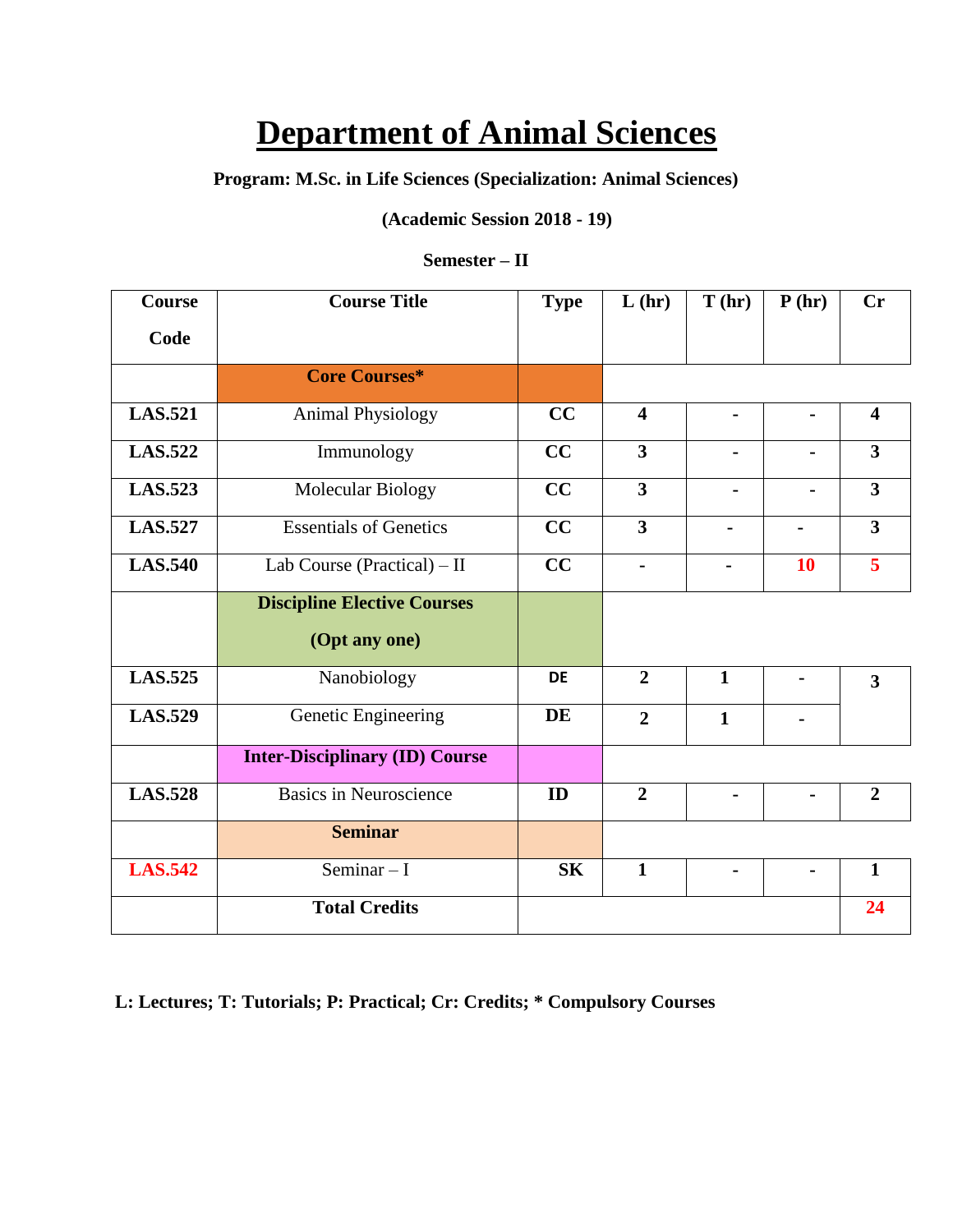## **Examination Pattern**

- A: Continuous Assessment: [25 Marks]
	- i. Surprise Test (minimum three) Based on Objective Type Tests (10 Marks)
	- ii. Term paper (10 Marks)
	- iii. Assignment(s) (5 Marks)
- B: Pre-Scheduled Mid Semester Test-1: Based on Subjective Type Test [25 Marks]
- C: Pre-Scheduled Mid Semester Test-2: Based on Subjective Type Test [25Marks]
- D: End-Term Exam (Final): Based on Objective Type Tests [25 Marks]
- E: Practical: (Annexure A)
- F: Seminar (Annexure B)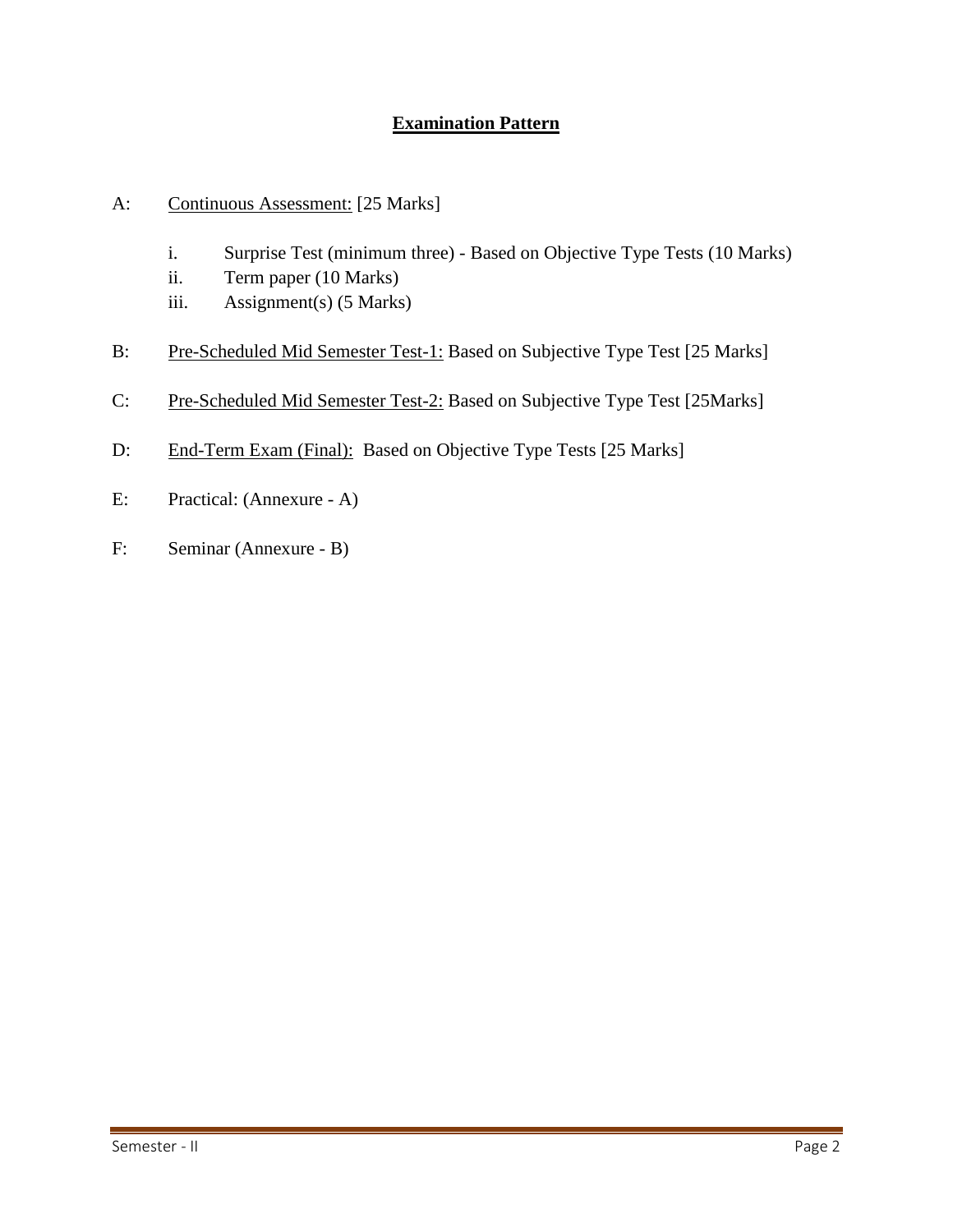## **Core Courses:**

## **LAS.521: Animal Physiology 4 Credits**

**Learning objective:** This is a specialized course for the Animal Sciences and Biochemistry students. This course will provide an introduction to the basic physiological principles common to humans and other animals. The course will include basic physical and chemical processes in animal tissues, detailed consideration of organ systems. The course mainly emphasizes human physiology, but also will consider other animal systems for comparison.

| $\mu$<br>Unit    | out also will consider other annihar systems for comparison.<br><b>Syllabus</b> | <b>Lectures</b> |
|------------------|---------------------------------------------------------------------------------|-----------------|
| 1.               | Blood and Circulation: Blood corpuscles, haemopoiesis and formed                | 15              |
|                  | elements, plasma function, blood volume, blood volume regulation, blood         |                 |
|                  | haemoglobin, immunity, haemostic control mechanisms,<br>groups,                 |                 |
|                  | Biochemistry of blood, plasma proteins, and blood coagulation.                  |                 |
|                  | Cardiovascular System: Comparative anatomy of heart structure,                  |                 |
|                  | myogenic heart, specialized tissue, $ECG -$ its principle and significance,     |                 |
|                  | cardiac cycle, heart as a pump, blood pressure, neural and chemical             |                 |
|                  | regulation of all above.                                                        |                 |
|                  | Respiratory System:- Comparison of respiration in different species,            |                 |
|                  | anatomical considerations, transport of gases, exchange of gases, waste         |                 |
|                  | elimination, neural and chemical regulation of respiration.                     |                 |
| 2.               | Digestive System: Foregut, midgut, and hindgut fermentation in animals,         | 15              |
|                  | ruminant and mogastric digestive system, absorption, energy balance, and        |                 |
|                  | BMR.                                                                            |                 |
|                  | Excretory System: Comparative physiology of excretion, kidney, urine            |                 |
|                  | formation, urine concentration, waste elimination, micturition, regulation of   |                 |
|                  | water balance, blood volume, blood pressure, electrolyte balance, acid-base     |                 |
|                  | balance.                                                                        |                 |
| 3.               | Nervous System: Neurons, action potential, gross neuroanatomy of the            | 15              |
|                  | brain and spinal cord, central and peripheral nervous system, neural control    |                 |
|                  | of muscle tone and posture.                                                     |                 |
|                  | Sense Organs: Vision, hearing and tactile response.                             |                 |
| $\overline{4}$ . | Endocrinology: Endocrine glands, basic mechanism of hormone action,             | 15              |
|                  | hormones and diseases. Thermoregulation - comfort zone; body                    |                 |
|                  | temperature – physical, chemical, neural regulation, acclimatization.           |                 |
|                  | Musculoskeletal System: Bones of the skeleton, muscles, cartilage,              |                 |
|                  | tendons, ligaments, joints and other connective tissues.                        |                 |
|                  |                                                                                 |                 |

- 1. Brody, T. (1998). Nutritional Biochemistry. Academic Press, USA.
- 2. Devlin, T. M. (2005). Textbook of Biochemistry with Clinical Correlations. John Wiley & Sons Inc. USA.
- 3. Guyton. (2007). Textbook of Medical Physiology. 11<sup>th</sup> Edition. Elsevier India Pvt. Ltd. New Delhi.
- 4. Hill, R. W, Wyse, G. A. and Anderson, M. (2008). Animal Physiology. Sinauer Associates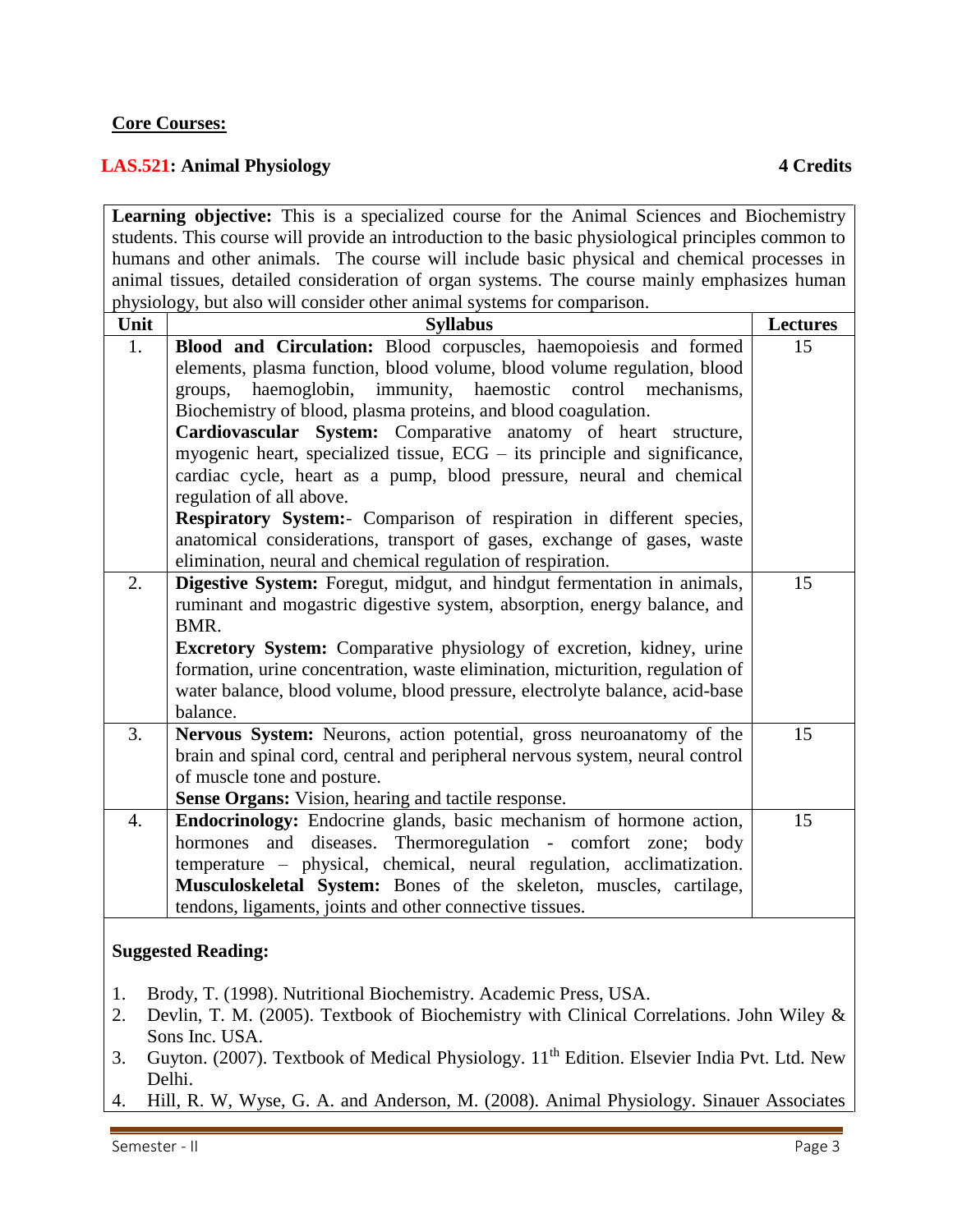Inc. USA.

- 5. Murray, R. K. (2009). Harper's Illustrated Biochemistry. Jaypee Publishers, New Delhi.
- 6. Tyagi, P. (2009). A Textbook of Animal Physiology. Dominant Publishers and distributors, New Delhi, India.

## **LAS.522: Immunology 3 Credits**

Learning Objective: The objective of this course is to provide basics of immune system where students will learn the components and molecules of immunity and various immune responses at the cellular level that work together to protect the host, autoimmune disorders and immunotechniques.

| Unit | <b>Syllabus</b>                                                                                                                                                                                                                                                                                                                                                                                                                                                                                                                                                                                                                       | <b>Lectures</b> |
|------|---------------------------------------------------------------------------------------------------------------------------------------------------------------------------------------------------------------------------------------------------------------------------------------------------------------------------------------------------------------------------------------------------------------------------------------------------------------------------------------------------------------------------------------------------------------------------------------------------------------------------------------|-----------------|
| 1.   | Immune System: Recognition of self and non-self, humoral immunity-<br>immunoglobulins, basic structure, classes and subclasses, structural and<br>functional relationship, nature of antigen, antigen-antibody reaction,<br>estimation of affinity constants.<br><b>Molecular Mechanisms of Antibody Diversity and Cellular Immunity:</b><br>Organization of genes coding for constant and variable regions of heavy<br>chains and light chains, antibody diversity & class switching.<br>Lymphocytes, cytokines, interferons, interleukins, antigen recognition-<br>membrane receptors for antigens.                                 | 12              |
| 2.   | Major Histocompatibility<br><b>Complement</b><br><b>System</b><br>and<br><b>System:</b><br>Complement components, their structure $\&$ function and mechanisms of<br>complement activation by classical, alternative and lectin pathway.<br>Structure and functions of Major Histocompatibility Complex (MHC) and<br>Human Leukocyte Antigen (HLA) system, polymorphism, distribution<br>variation and function. Association of MHC with disease and superantigen,<br>recognition of antigens by T and B-cells, antigen processing, role of MHC<br>molecules in antigen presentation and co-stimulatory signals, tumor<br>immunology. | 12              |
| 3.   | Hypersensitivity: Types, features and mechanisms of immediate and<br>delayed hypersensitivity reactions, immunity to microbes, immunity to<br>tumors, AIDS and immune-deficiencies, hybridoma technology and<br>vaccine, natural, synthetic and genetic, development of vaccine for<br>diseases like AIDS, cancer and malaria.                                                                                                                                                                                                                                                                                                        | 11              |
| 4.   | Monoclonal Antibodies and Diagnostic Immunology: Production,<br>characterization and applications in diagnosis, therapy and basic research,<br>concept of making immunotoxins.<br>immunotoxins,<br>Methods for<br>immunoglobulin determination - quantitative and qualitative, antigen and<br>antibody reactions, agglutination-precipitation, immunoflourescence and<br>immunoblotting, assessment of human allergic diseases.                                                                                                                                                                                                       | 10              |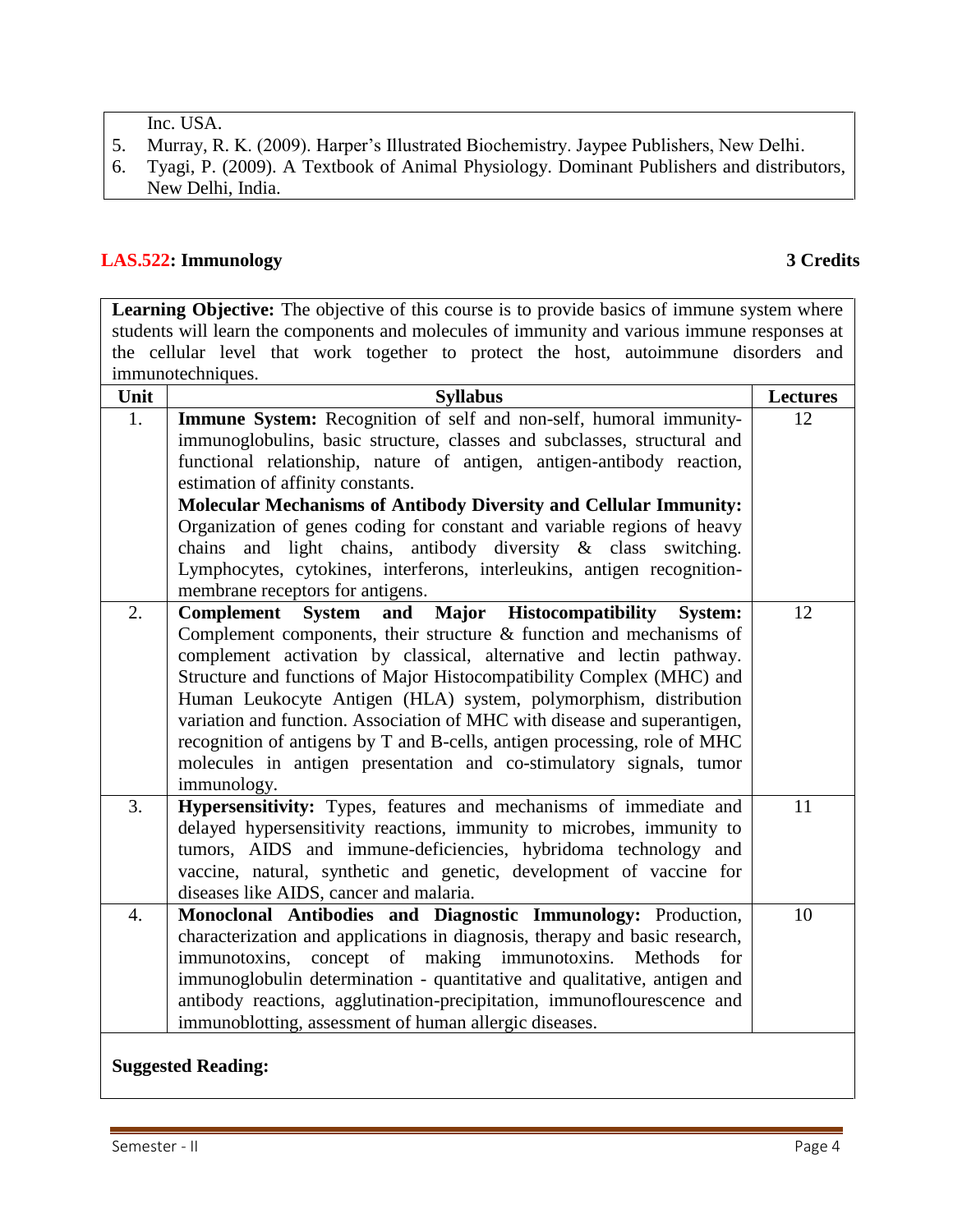- 1. Kindt, T. J., Osborne, B. A. and Goldsby, R. A. (2007). Kuby Immunology. 7<sup>th</sup> Edition. W.H. Freeman, USA.
- 2. Abbas. (2008). Cellular and Molecular Immunology. CBS Publishers & Distributors, India.
- 3. Charles, A. and Janeway, J. R. (1994). Immunobiology: The Immune System in Health and Disease. Blackwell Publishing, USA.
- 4. Delves, P. J., Roitt, I. M. and Seamus, J. M. (2006). Roitt's Essential Immunology (Series– Essentials). Blackwell Publishers, USA.
- 5. Elgert K. D. (2009). Immunology: Understanding the Immune System. Wiley-Blackwell, USA.
- 6. Paul, W. E. (1993). Fundamental Immunology. Raven Press, SD, USA.
- 7. Sawhney, S. K. and Randhir, S. (2005). Introductory Practical Biochemistry. Alpha Science International Ltd. New Delhi, India.
- 8. Tizard (2008). Immunology: An Introduction. Cengage Learning, Thompson, USA.

## **LAS.523: Molecular Biology 3 Credits**

Learning Objective: This course is designed for detailed understanding the molecular processes of DNA replication, transcription, translation, and regulation of gene expression.

| Unit   | <b>Syllabus</b>                                                                | <b>Lectures</b> |
|--------|--------------------------------------------------------------------------------|-----------------|
| 1.     | Structure and Conformation of Nucleic Acids: Structure of DNA,                 | 12              |
|        | denaturation and renaturation, conformation of nucleic acids (A, B, Z),        |                 |
|        | organelle DNA: mitochondria and chloroplast DNA.                               |                 |
|        | Genome Organization: Chromosome structure, chromatin and its                   |                 |
|        | regulation, nucleosome and its assembly, nucleolus, repetitive DNA,            |                 |
|        | transposons & retrotransposons, interrupted genes, gene shuffling.             |                 |
| 2.     | DNA Replication and Repair: Prokaryotic and eukaryotic DNA                     | 12              |
|        | replication, mechanism of DNA replication, enzymes and accessory               |                 |
|        | proteins involved in DNA replication, replication errors, DNA damage,          |                 |
|        | repair & recombination, genome editing. Basic concepts of recombinant          |                 |
|        | DNA technology.                                                                |                 |
| 3.     | <b>Transcription and mRNA Processing:</b> Types of RNA, prokaryotic $\&$ ,     | 11              |
|        | eukaryotic transcription, general and specific transcription factors,          |                 |
|        | regulatory elements and mechanisms of transcription regulation,                |                 |
|        | transcriptional and posttranscriptional gene silencing: initiation, elongation |                 |
|        | & termination of transcription, capping, polyadenylation, splicing, editing,   |                 |
|        | mRNA stability, RNA interference and microarray analysis, RNA editing,         |                 |
|        | RNA sequencing, operon Concept.                                                |                 |
| 4.     | Translation: Genetic code, prokaryotic & eukaryotic translation, the           | 10              |
|        | translation machinery, mechanisms of chain initiation, elongation and          |                 |
|        | termination, regulation of translation, co- and post- translational            |                 |
|        | modifications, epigenetics, control of gene expression at transcription and    |                 |
|        | translation level.                                                             |                 |
| $\sim$ | $\sqrt{1}$ $\sqrt{1}$                                                          |                 |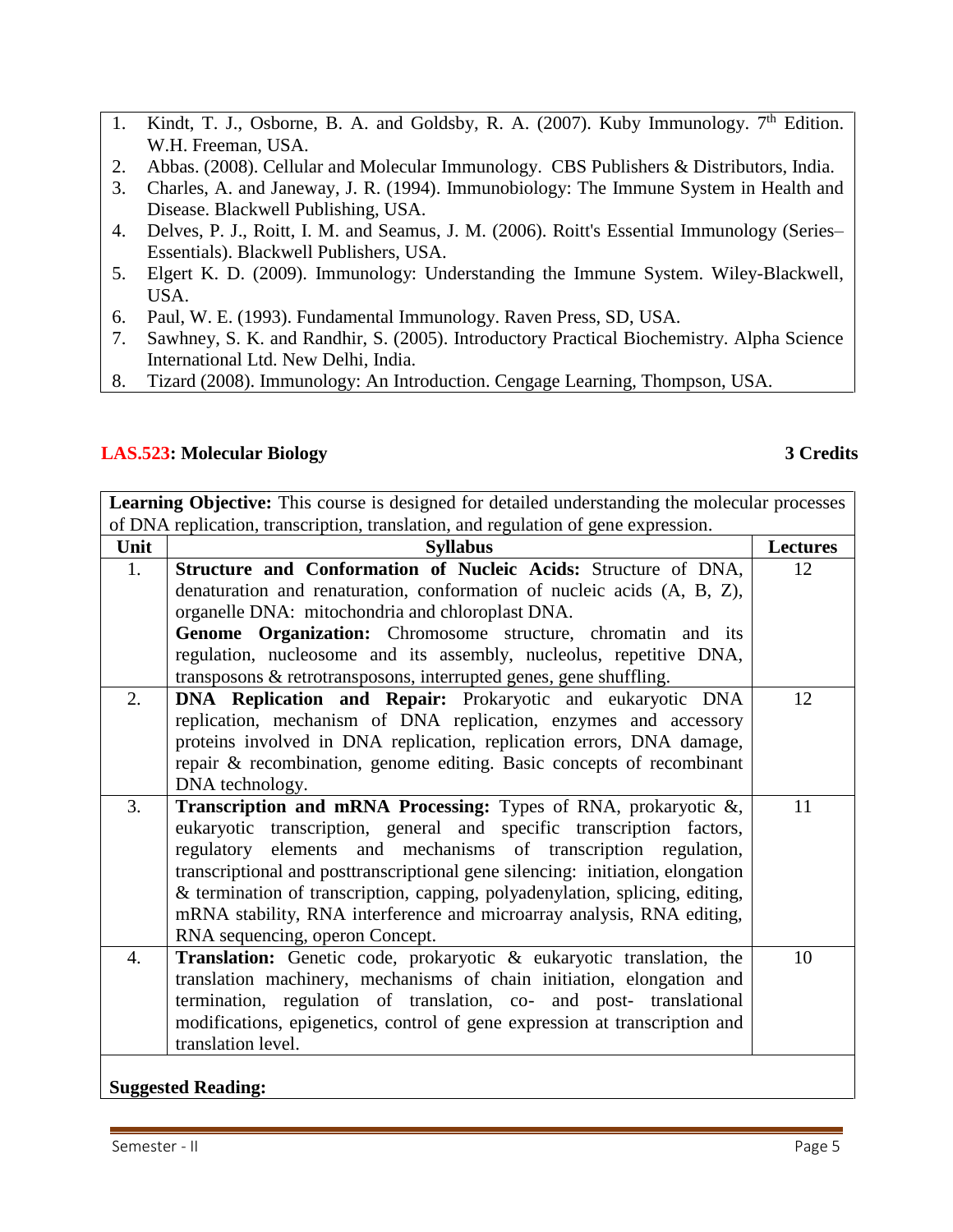- 1. Fasman, G. D. (1989). Practical Handbook of Biochemistry and Molecular Biology. CRC Press, Taylor and Francis Group, UK.
- 2. Gupta, P. K. (2005). Cell and Molecular Biology. Rastogi publications, Meerut, India.
- 3. James, D. W., Baker, T. A., Bell, S. P., Gann, A. (2009). Molecular Biology of the Gene. Benjamin Cummings, USA.
- 4. Jocelyn, E. K., Elliott, S. G., Stephen, T. K. (2009). Lewin's Genes X. Jones & Bartlett Publishers, USA.
- 5. Johnson, A., Lewis, J., Raff, M. (2007). Molecular Biology of the Cell. Garland Science, USA.

## **Additional reading:**

- 6. [Lodish,](http://www.amazon.com/Harvey-Lodish/e/B000APJECU/ref=sr_ntt_srch_lnk_1?qid=1311422122&sr=1-1) [H.](http://www.amazon.com/Harvey-Lodish/e/B000APJECU/ref=sr_ntt_srch_lnk_1?qid=1311422122&sr=1-1), Berk, A., Chris, A. K. and Krieger, M. (2008). Molecular Cell Biology. W.H. Freeman, USA.
- 7. Sambrook, J., Fritish, E. F., Maniatis, T. (2000). Molecular Cloning: A Laboratory Manual. Cold Spring Harbor Laboratory Press, New York.

## **LAS.527: Essentials of Genetics 3 Credits**

| <b>Learning Objective:</b> Students will learn the basic and essential principles of inheritance. |                                                                                                                                                                                                                                                                                                                                                                                                                                          |                 |
|---------------------------------------------------------------------------------------------------|------------------------------------------------------------------------------------------------------------------------------------------------------------------------------------------------------------------------------------------------------------------------------------------------------------------------------------------------------------------------------------------------------------------------------------------|-----------------|
| Unit                                                                                              | <b>Syllabus</b>                                                                                                                                                                                                                                                                                                                                                                                                                          | <b>Lectures</b> |
| 1.                                                                                                | Mendelian Principles and Concept of Gene: Dominance, segregation,<br>independent assortment, allele, multiple<br>alleles, pseudoallele,<br>complementation tests.<br><b>Extension of Mendelian Principles:</b> Codominance, incomplete<br>dominance, gene interactions, pleiotropy, genomic imprinting, penetrance<br>and expressivity, phenocopy, linkage and crossing over, sex linkage, sex<br>limited and sex influenced characters. | 12              |
| 2.                                                                                                | Gene Mapping Methods: Linkage maps, tetrad analysis, mapping with<br>molecular markers, mapping by somatic cell hybrids, development of<br>mapping population.<br><b>Human Genetics:</b> Pedigree analysis, LOD score for linkage testing,<br>karyotypes, genetic disorders.<br>Quantitative Genetics: Polygenic inheritance, heritability and its<br>measurements, QTL mapping.                                                         | 12              |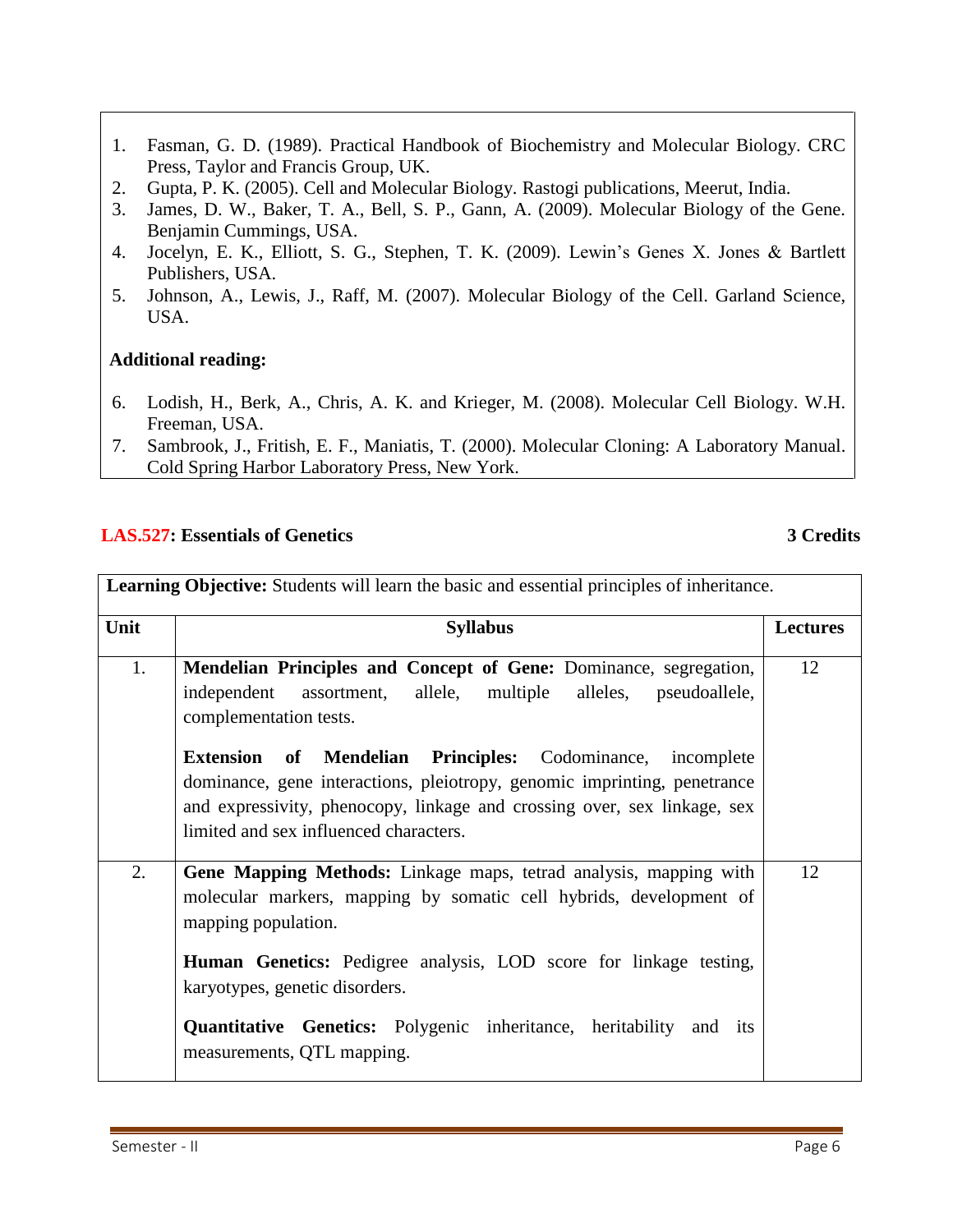| 3. | Gene Concept: Fine structure of gene, Benzer's experiments,<br>complementation analysis and recombination.<br><b>Recombination:</b> Site-specific, homologous, transposition and<br>non-<br>homologous end joining (NHEJ).<br><b>Mutation:</b> Types, causes and detection, mutant types – lethal, conditional,<br>biochemical, loss of function, gain of function, germinal verses somatic<br>mutants, insertional mutagenesis, applications in reverse and forward<br>genetics, mutations and Hardy Weinberg equilibrium, molecular basis of<br>spontaneous and induced mutations. | 11 |
|----|--------------------------------------------------------------------------------------------------------------------------------------------------------------------------------------------------------------------------------------------------------------------------------------------------------------------------------------------------------------------------------------------------------------------------------------------------------------------------------------------------------------------------------------------------------------------------------------|----|
| 4. | <b>Extra-Chromosomal Inheritance:</b><br>Chloroplast and mitochondrial<br>inheritance, structural and numerical alterations of chromosomes: deletion,<br>duplication, inversion, translocation, ploidy and their genetic implications.                                                                                                                                                                                                                                                                                                                                               | 10 |

## **Suggested Reading:**

- 1. Anthony, J. F., Miller, J. A., Suzuki, D. T., Richard, R. C., Gilbert, W. M. (1998). An Introduction to Genetic Analysis. W.H. Freeman publication, USA.
- 2. Atherly, A. G., Girton, J. R., Mcdonald, J. F. (1999). The Science of Genetics. Saundern College publication.
- 3. Snusted, D. P., Simmons, M. J. (2010). Principles of Genetics. John Wiley & Sons, New York.
- 4. Gupta, P. K. (2009). Genetics. Rastogi publications, Meerut, India.
- 5. Gupta, P. K (2008). Cytology, Genetics and Evolution. Rastogi publications, Meerut, India.

## **Additional reading:**

- 6. Jocelyn, E. K., Elliott, S. G., Stephen, T. K. (2009). Lewin's Genes X. Jones & Bartlett Publishers, USA.
- 7. Schaum, W. D. (2000). Theory & problems in Genetics by Stansfield, outline series McGrahill, USA.
- 8. Tamarin, R. H. (1996). Principles of Genetics, McGrawhill, USA.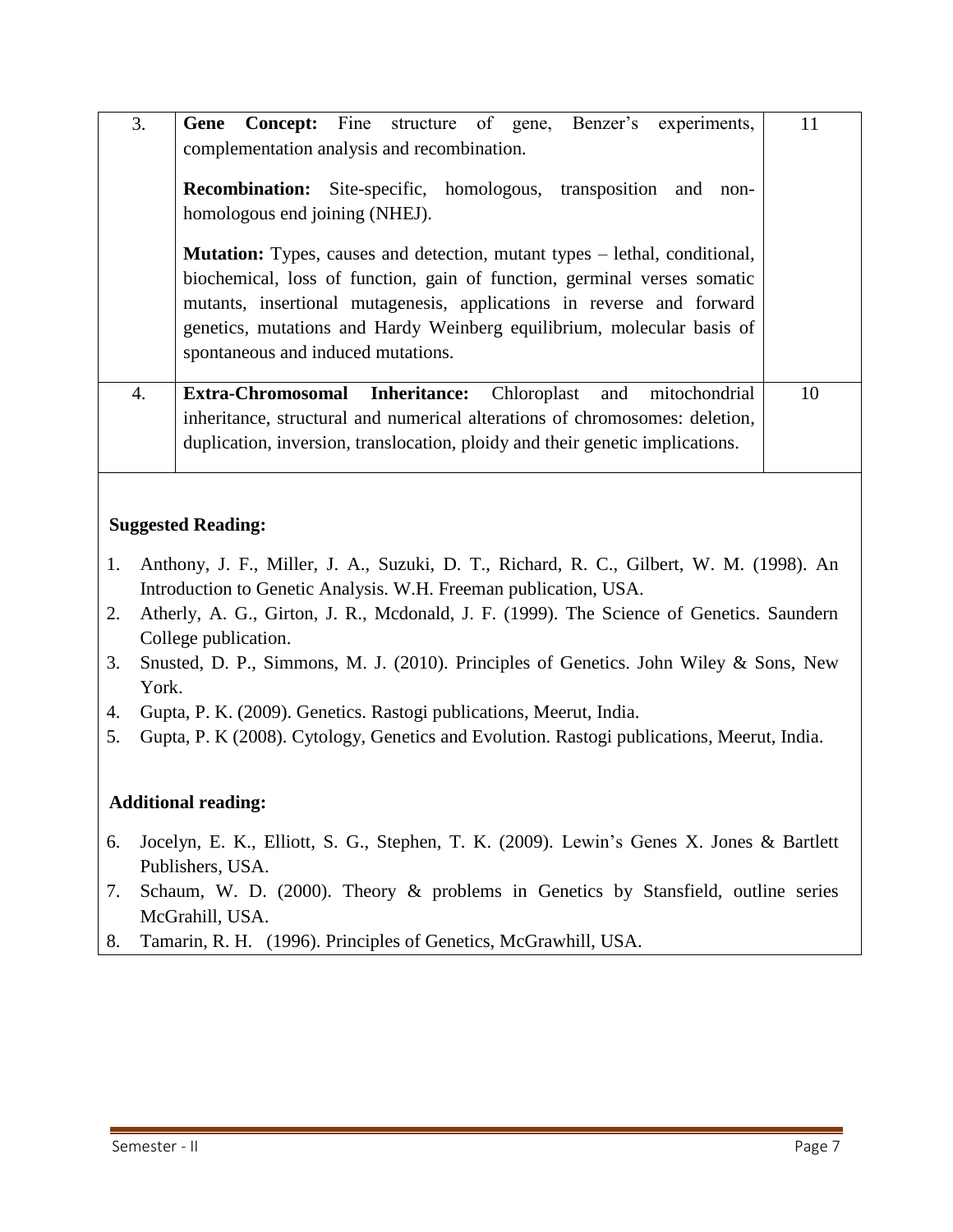## **Discipline Elective Courses:**

## **LAS.525: Nanobiology 3 (2 L + 1 T) Credits**

|                                                                                           | <b>Learning Objective:</b> The goal of this course for students is to acquire the interdisciplinary                                      |                 |  |
|-------------------------------------------------------------------------------------------|------------------------------------------------------------------------------------------------------------------------------------------|-----------------|--|
| knowledge of basic concepts of nanoscience, biomaterials, characterization techniques and |                                                                                                                                          |                 |  |
| biomedical aspects of nanomaterials.                                                      |                                                                                                                                          |                 |  |
| Unit                                                                                      | <b>Syllabus</b>                                                                                                                          | <b>Lectures</b> |  |
| 1.                                                                                        | Nanoscience: Definition and concepts, nanomaterials including biomaterials                                                               | 8               |  |
|                                                                                           | applications.<br>classification,<br>properties,<br>Criteria<br>for<br>suitability<br>- of<br>nanostructures for biological applications. |                 |  |
| 2.                                                                                        | Biomaterials: Synthesis, properties, functionalization and characterization                                                              | $\overline{7}$  |  |
|                                                                                           | techniques including electron microscopy (scanning and transmission),                                                                    |                 |  |
|                                                                                           | atomic force microscopy; nanoparticle analyzer, zeta potential measurement,                                                              |                 |  |
|                                                                                           | analyzer, flow cytometry, spectroscopic<br>electrochemical<br>techniques                                                                 |                 |  |
|                                                                                           | including spectrophotometer, spectro-fluorimeter, FTIR.                                                                                  |                 |  |
| 3.                                                                                        | Materials in Medicine (focus on cancer and cardiovascular diseases):                                                                     | 8               |  |
|                                                                                           | drug delivery<br>and therapeutics,<br>Nanostructures for<br>bio-inspired                                                                 |                 |  |
|                                                                                           | nanomaterials nanomaterials in diagnosis, fluorescent nanomaterials,                                                                     |                 |  |
|                                                                                           | bioimaging, biosensor-based techniques like optical, colorimetric, and                                                                   |                 |  |
|                                                                                           | electrochemical, point-of-care diagnostics tools like lab-on-chip device,                                                                |                 |  |
|                                                                                           | lateral flow immunoassay and microfluidic devices.                                                                                       |                 |  |
| 4.                                                                                        | Nanotoxicity: Effect of nanomaterials on human health, nanomaterial-cell                                                                 | $\overline{7}$  |  |
|                                                                                           | interaction and characterization, recent progress and challenges in the risk                                                             |                 |  |
|                                                                                           | assessment of nanomaterials.                                                                                                             |                 |  |
|                                                                                           | <b>Suggested Reading:</b>                                                                                                                |                 |  |
|                                                                                           | 1. Bagchi, D., Bagchi, M., Mariyama, H. and Shahidi, F. (2013). Bio-Nanotechnology: A                                                    |                 |  |
|                                                                                           | Revolution in Food, Biomedical and Health Sciences. Wiley–Blackwell publication.                                                         |                 |  |
|                                                                                           | 2. Rai, M., Duran, N. and Southam, G. (2011). Metal Nanoparticles in Microbiology.                                                       |                 |  |
|                                                                                           | Springer publication.                                                                                                                    |                 |  |
|                                                                                           | 3. Udupa, N., Gupta, P. D. (2009). Nanotechnology in Health Care. Shyam Prakashan<br>publication.                                        |                 |  |
|                                                                                           | 4. Xie, Y. (2012). The Nanobiotechnology Handbook. CRC Press.                                                                            |                 |  |
|                                                                                           | 5. Murty, B. S., Shankar, P., Raj, B., Rath, B. B.and Murday, J. (2013). A Textbook of                                                   |                 |  |
|                                                                                           | Nanoscience and Nanotechnology. Tata Mc Graw Hill Publication.                                                                           |                 |  |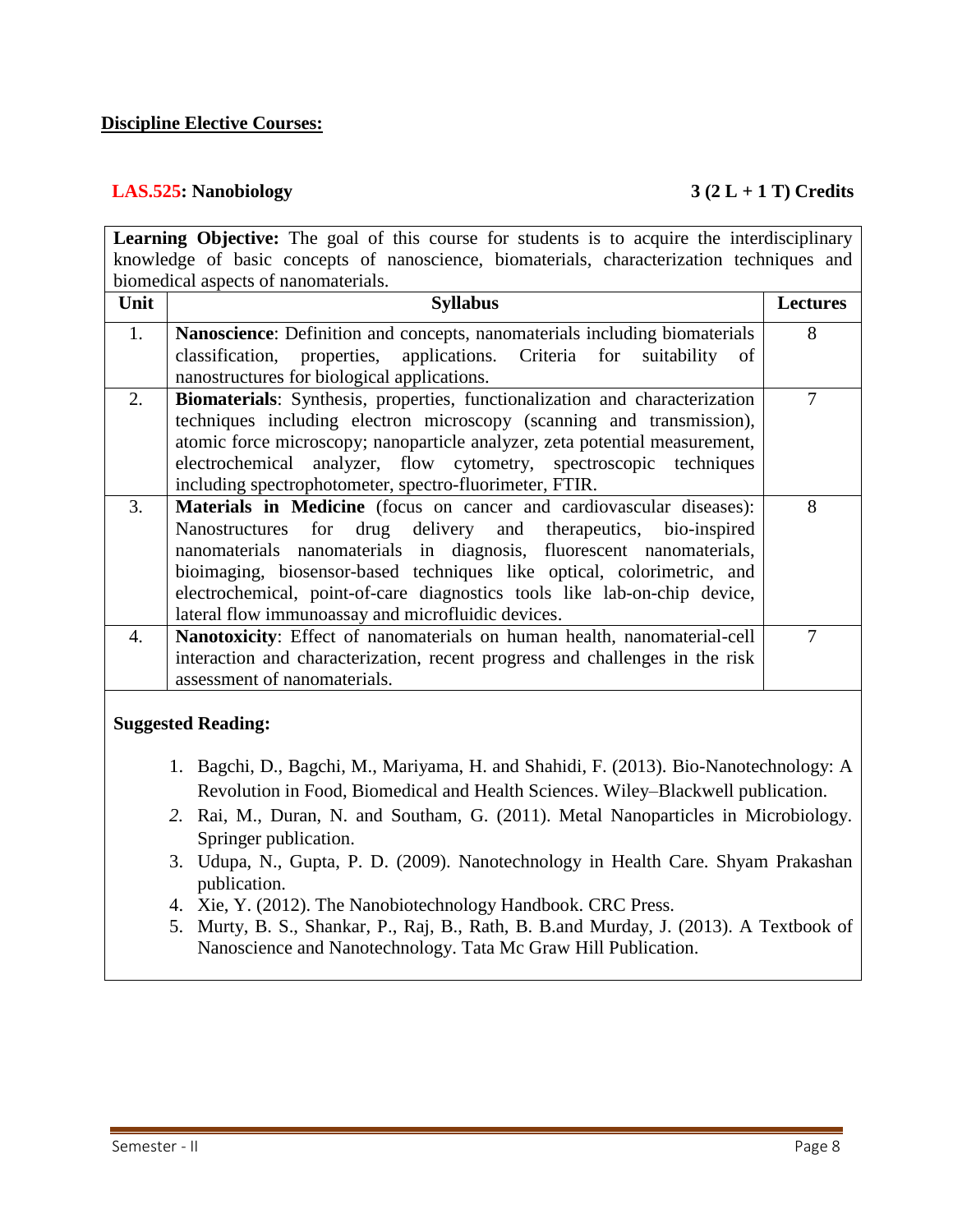## **LAS.529: Genetic Engineering 3 (2 L + 1 T) Credits**

Learning Objective: The aim of this core-course is to acquaint the students to versatile tools and techniques employed in recombinant DNA technology. A sound knowledge on methodological repertoire allows students to innovatively apply these in basic and applied fields of biological research.

| Unit             | <b>Syllabus</b>                                                                                                                                                                                                                                                                                                                                                                                                                                                       | <b>Lectures</b> |
|------------------|-----------------------------------------------------------------------------------------------------------------------------------------------------------------------------------------------------------------------------------------------------------------------------------------------------------------------------------------------------------------------------------------------------------------------------------------------------------------------|-----------------|
| 1.               | Tools of Genetic Engineering: Restriction enzymes, Enzymes in genetic<br>engineering, recombinant cloning vectors & their biology (Plasmid-, Phage-,<br>and yeast-based), transformation and selection, genomic and cDNA library<br>construction & DNA-sequencing techniques, RFLP, RAPD and AFLP<br>techniques.                                                                                                                                                      | $\overline{7}$  |
| 2.               | Recombinant Expression Systems & Mutagenesis: prokaryotic (Fusion<br>proteins, surface display, removal of selectable marker genes, secretion into<br>periplasm & medium) & eukaryotic (Sachharomyces cerevisiae, Pichia<br>Baculovirus-insect, Mammalian<br>cell<br>pastoris,<br>expression<br>system),<br>oligonucleotide-directed and site-directed mutagenesis.                                                                                                   | 8               |
| 3.               | Molecular Biotechnology of Microbial Systems: Vaccines (subunit-,<br>peptide-, attenuated-, DNA- and vector-based), Enzymes, Antibiotics,<br>Bioremediation, Gene therapy.                                                                                                                                                                                                                                                                                            | $\overline{7}$  |
| $\overline{4}$ . | Molecular Biotechnology of Eukaryotic Systems: Engineering of plants<br>(Ti-based system, Chloroplast engineering, Insect resistance, Salt & Drought<br>stress & Oxidative stress), Transgenic animals (Transgenic mice, Transgenic<br>livestock, Transgenic poultry), Regulation of recombinant DNA technology,<br>Concerns about safety of consuming genetically modified foods, concerns<br>about the impact of genetically modified organisms on the environment. | 8               |
|                  |                                                                                                                                                                                                                                                                                                                                                                                                                                                                       |                 |

- 1. Molecular Biotechnology: Principles and Applications of Recombinant DNA by Bernard J. Glick, Jack J. Pasternak, Cheryl L. Patten, 4<sup>th</sup> edition.
- 2. Principles of Gene Manipulation by Sandy B. Primrose, Richard Twyman, Bob Old Seventh edition.
- 3. An introduction to genetic engineering, Third edition by Dr. Desmond S.T. Nicholl.
- 4. Molecular cloning by R. Green and Joseph Sambrook, 4<sup>th</sup> Edition, CSHL Press.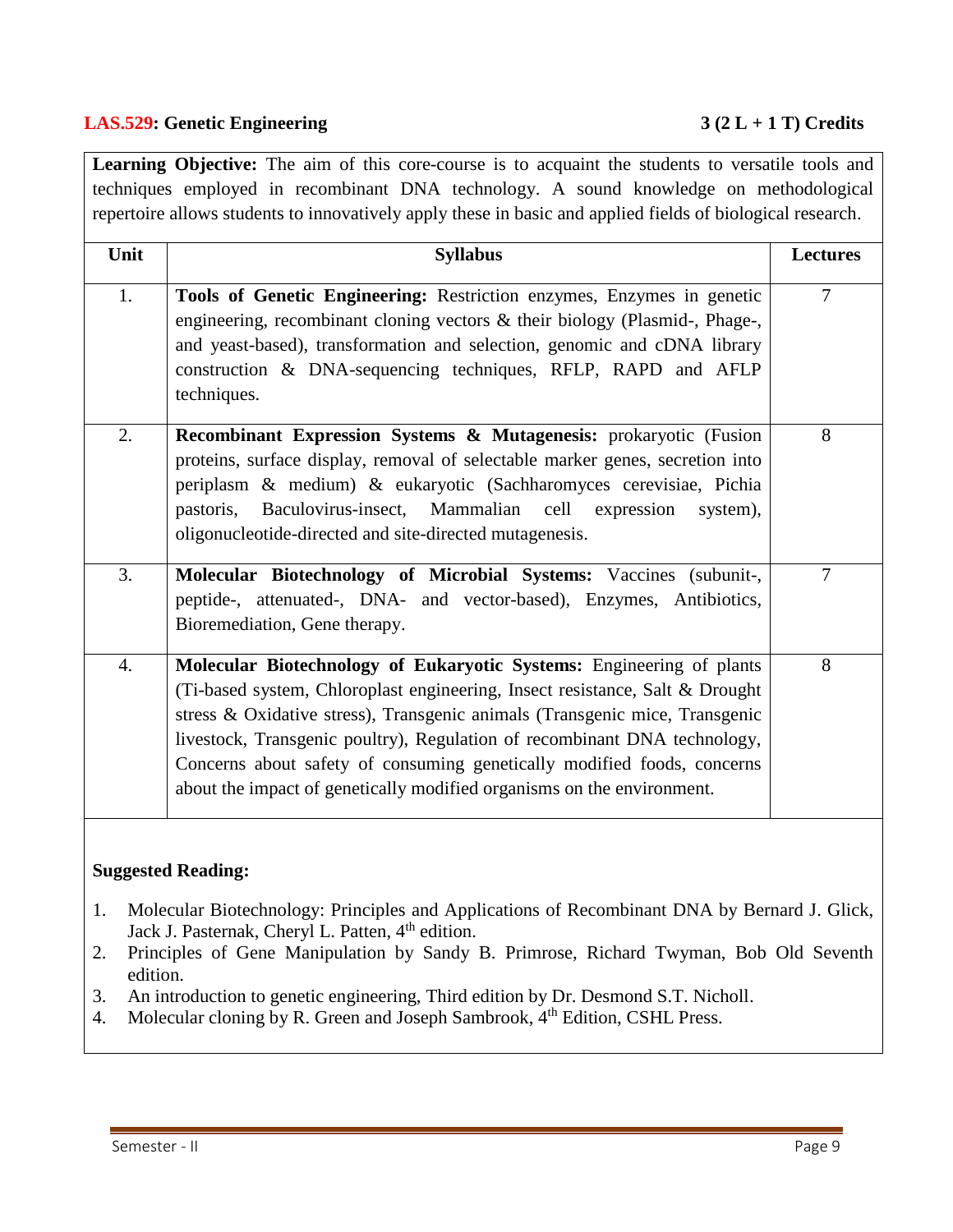## **Inter Disciplinary Course:**

## **LAS.528: Basics in Neuroscience (IDC) 2 Credits**

| Learning Objective: This is an interdisciplinary course to acquaint the students of different                                                       |                                                                                                                                                                                                                                                                                                                                                                                                                                                                                                  |                 |  |
|-----------------------------------------------------------------------------------------------------------------------------------------------------|--------------------------------------------------------------------------------------------------------------------------------------------------------------------------------------------------------------------------------------------------------------------------------------------------------------------------------------------------------------------------------------------------------------------------------------------------------------------------------------------------|-----------------|--|
| streams with a basic knowledge and understanding of human nervous system and its control over                                                       |                                                                                                                                                                                                                                                                                                                                                                                                                                                                                                  |                 |  |
|                                                                                                                                                     | the entire body.                                                                                                                                                                                                                                                                                                                                                                                                                                                                                 |                 |  |
| Unit                                                                                                                                                | <b>Syllabus</b>                                                                                                                                                                                                                                                                                                                                                                                                                                                                                  | <b>Lectures</b> |  |
| 1.                                                                                                                                                  | Introduction to Nervous System: Basic anatomy, parts of central nervous                                                                                                                                                                                                                                                                                                                                                                                                                          | $\overline{7}$  |  |
|                                                                                                                                                     | system & peripheral nervous system.                                                                                                                                                                                                                                                                                                                                                                                                                                                              |                 |  |
| 2.                                                                                                                                                  | Introduction to Neurons: The neuron doctrine, nissl and golgi stains,<br>components of neurons, classification and types of neurons, cytology of<br>neurons, dendrites structure and function, axons structure and functional<br>aspects, ultrastructure, myelination and synapses.                                                                                                                                                                                                              | 8               |  |
| 3.                                                                                                                                                  | Structure and Function of Glial Cells: Different types of glial cells:<br>astrocytes, oligodendrocytes and Schwann cells, types of astrocytes – type I<br>& II astrocytes, fibrous and protoplasmic astrocytes, importance of astrocytes<br>in glutamate metabolism and blood brain barrier, functions of other glial<br>cells: oligodendrocyte and microglial cells, microglial phenotypes, overview<br>of glial and neuronal relationship in the CNS, glial –neuronal interplay in the<br>CNS. | 8               |  |
| $\overline{4}$ .                                                                                                                                    | Action Potential & Neurotransmitters: Action potentials & channels<br>responsible for action potential, all or none law, Nernst equation;<br>excitatory neurotransmitters<br>inhibitory<br>neurotransmitters:<br>$\&$<br>neuro<br>transmitters.                                                                                                                                                                                                                                                  | $\overline{7}$  |  |
| <b>Suggested Reading:</b><br>Guyton. (2007). Textbook of Medical Physiology. 11 <sup>th</sup> Edition. Elsevier India Pvt. Ltd.<br>1.<br>New Delhi. |                                                                                                                                                                                                                                                                                                                                                                                                                                                                                                  |                 |  |
|                                                                                                                                                     | 2. Hill, R. W, Wyse, G. A. and Anderson, M. (2008). Animal Physiology. Sinauer<br>Associates Inc. USA.                                                                                                                                                                                                                                                                                                                                                                                           |                 |  |
| 3.                                                                                                                                                  | Tyagi, P. (2009). A Text Book of Animal Physiology. Dominant Publishers and<br>distributors, New Delhi, India.                                                                                                                                                                                                                                                                                                                                                                                   |                 |  |
|                                                                                                                                                     | 4. Levitan, I. B., Kaczmarek, L. K. (2015). The Neuron: Cell and Molecular Biology.<br>Oxford University Press, USA; 4 <sup>th</sup> edition.                                                                                                                                                                                                                                                                                                                                                    |                 |  |
|                                                                                                                                                     | 5. Kandel, E. R., Schwartz, J. H., Jessell, T. M. (2012). Principles of Neural Science.<br>McGraw-Hill Companies; 5th edition.                                                                                                                                                                                                                                                                                                                                                                   |                 |  |
| 6.                                                                                                                                                  | Matthews, G. G. (2000). Neurobiology: Molecules, Cells and Systems. Wiley-Blackwell;<br>$2nd$ edition.                                                                                                                                                                                                                                                                                                                                                                                           |                 |  |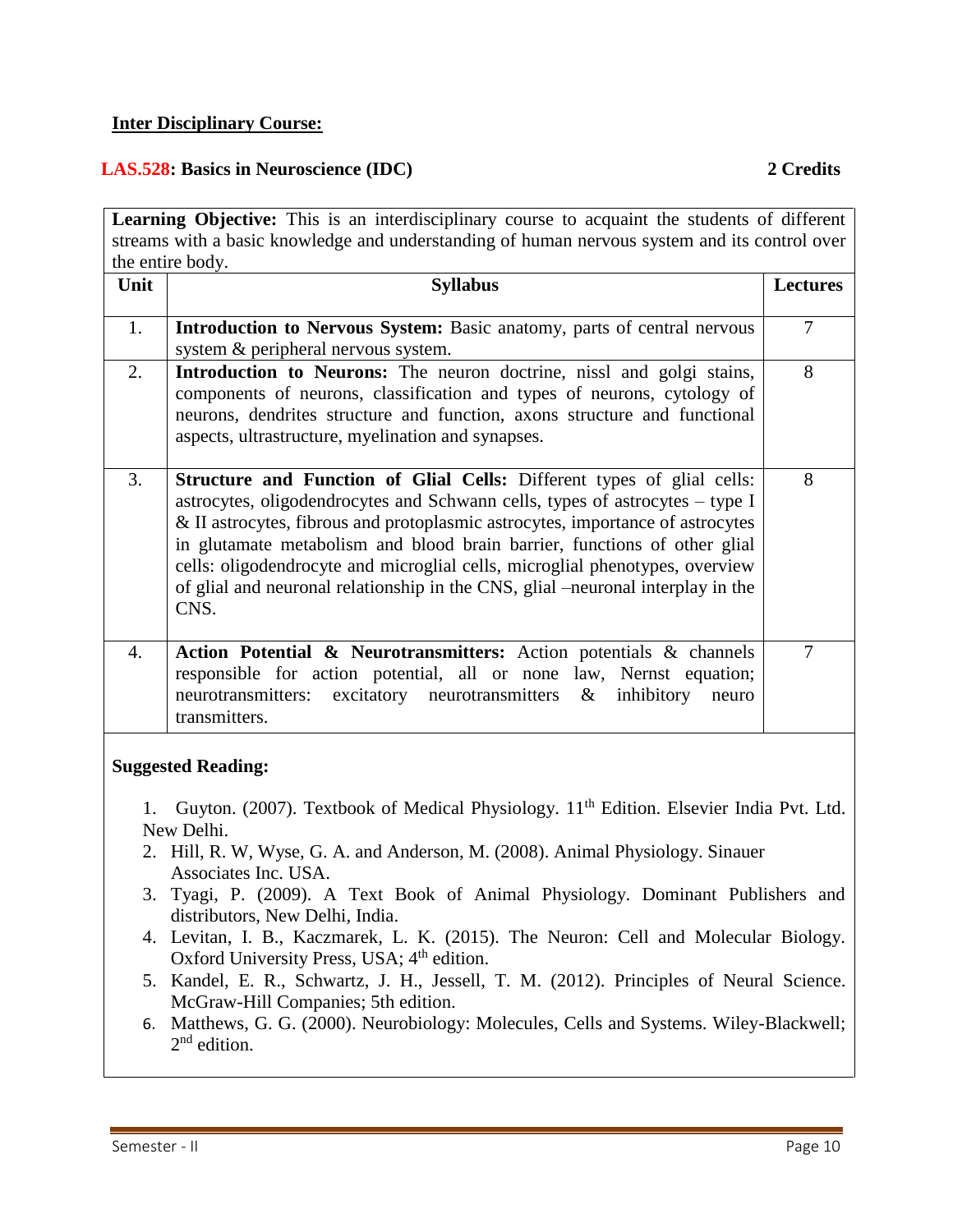## **LAS.540: Lab Course (Practical) – II 5 Credits**

**Learning Objectives:** The lab course-II is designed to acquaint the students with a fundamental knowledge in human physiology, measurement parameters toward understanding the pathophysiology, and techniques involved in identification and quantification of protein expression and molecular biology techniques.

- 1. Measurement of vital parameters: Blood pressure, Blood glucose, Heartbeat (ECG), Pulse Rate, and Glucose tolerance test.
- 2. DigiFrog: Online animal dissection module 1.
- 3. Spirometry
- 4. ELISA
- 5. Western blotting
- 6. Dot blot technique
- 7. Double immunodiffusion
- 8. Determination of BOD/COD
- 9. RNA/DNA isolation
- 10. Polymerase Chain Reaction
- 11. cDNA synthesis and RT-PCR analysis
- 12. Gene cloning: Primer designing, Restriction digestion, ligation, transformation and screening.

**Note: \*Practicals may be added/modified depending on the available faculties / facilities / latest advancements**

## **LAS.542: Seminar – I 1 Credit**

Learning Objective: To improve student's scientific aptitude and presentation skills. The student should select a specific topic based on a review / research article and prepare a presentation of approximately 15 - 20 minutes. The student should also prepare a short report of 6-10 pages.